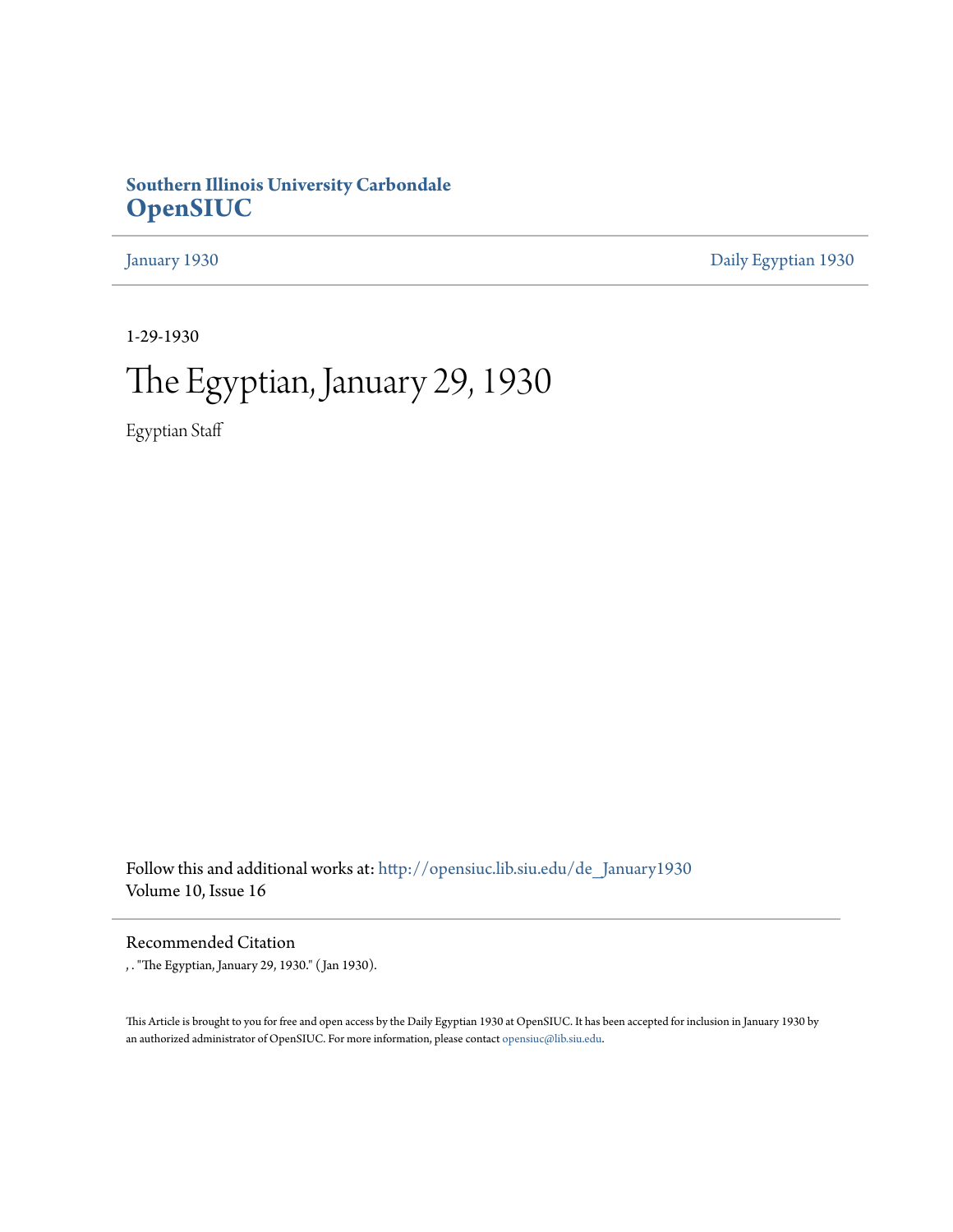

S. I. N. II. FRESHMEN PROMINENT IN ALL PHASES OF CAMPUS ACTIVITY

### SURVEY INDICATES THAT THE Unusual Opportunities PLEBES MAY BE PROUD OF RECORD

successes. But to the yearly history, when the search is resignation effective July 1, where we were now with a then tor getting into fastest basketball seen in Alton. During the section into the section into the section late never quite right about any cast without the freshmen?<br>thing. By the second and third Freehmen Class Large

stampede; Miss Bowyer, undaunted half the college enrollment and can new heating plant have since been and. and courageous, come exactery we gaing a my activity it defines the half the David Feimley Hall heard above the shuffling and the swung. History tells us that the built The David Feimley Hall noise of the seething mass. F the class was divided into alphabetical contest year before last and could arithmetic text and author of "The are freshmen except Dorothea. groups and allowed to make nomina- have done it last year had it not grace- Great American Delusion," a treatise tions for class officers. The election fully stepped aside. In numbers there of president was the major political is power. issue. There were unsolicited stump speeches, the usual bribes, threats, and promises in introduction to the casionally at the Elks' Hall have been formal presentation of the nominees. until this year the only dances the Neither James Aydelotte, though clever enough to fish for the presidency; nor Phemister, the choice of dancing era; upper classmen, how there kings; nor Sneed, proclaimed great by ever, still hold themselves in puritanradio; nor Jones, heralded by trumpets and drums; nor Cooper, of the prehistoric presidents, was great enough to outclass the strength of Gymnasium Attracts Richard Watson. After seeing him, everyone wanted to be strong; the girls did grow strong-for Dick. The women, often found to be the "real president by a large majority.

up into three dances given at the Elks' These classes meet two nights each These tea Home. from 4 to 6, have been a wonderful Giovanna and are drilled in tactics means by which the students have which are to be taught later in the become acquainted. Friendliness and physical education classes.<br>25c are about the only requisites nee- The benefits of these tional, if one only keeps moving. The physical training and recreation.

for Freshmen Here Central Illinois State Normal Univers-

the plebes will continue with their man is an object deserving sincere in the state of failing health had ten. Cavendish, the male lead, a famous (Altonites on even grounds during the successes. But to the yearly history: week, freshmen, identified by their sounding) place without the fresh-junde maturement instructor at the Dean, Julia's ne'er-do-well actor-<br>flaming rhetoric books, wandered men? Wouldn't the Cafe be dead Normal University. ways lost, always worried, always homecoming plays have had a limited tion. The main hall, the library, and

The first class meetings were a 600 or more comprises more than nasium, Felmley Athletic Field and a play. courageous, could scarcely be swing any activity it desire to have built. The David Felmley Hall of Sci-several years and is not "bald and

> Freshmen Socially Prominent The Freshman tea dances held ocschool could boast. At last, however, the sophomores have evoluted to the (Continued on Page Eight.)

One of the departments in which is in this stupendous campaign, part is the physical education depart. freshman class are enrolled in the The Freshmen social events have instructors' classes in boxing, wrestlen few, and can really be summed ing, tumbling, and parallel bar work. dances, lasting week under the direction of Mr. Di

The benefits of these instructors'

**Old Normal President Answers Final Call** Dr. David Felmley, president of

Dr. David Felmley.

The reaching of the midway point S. I. N. U. is that novel and unique ity, died Friday morning at his home<br>in the 1929-1930 academic year finds thing in all colleges, a place where in Bloomington, Illinois, at the age of S

on the tariff. In the point of attend-

member of the Illinois State Teachers masters' Club.

### **Chamber of Commerce Keynote of Interest**

The Chamber of Commerce is one of the most worthwhile organizations Freshmen Interest in our school; yet it is perhaps the one least known to the fre

Like most other worthwhile things, women, otten round to be the really one of the departments in which this organization grows more inter-iY.W.C.A. HOUSEWARMING esting as one learns more about it. and the clever Carterville boy became ment. Here about fifty men of the Here are a few of the many attractive features of this club and its activities:

the student with the practical side of fair. Being one of the girls who at-

### MAROON CAGERS SUFFER DEFEAT IN **FAST TILT WITH ALTON MACHINE**

### **Freshmen Have Roles** in "Royal Family"

late—never quite right about any cast without the irrealisme.<br>weeks, the second and third: Freehmen Schale is a computer of the campus when he as Kitty, a woman who is caputer of two and the foul line. This is<br>weeks, the s Gilbert Marshall, Julia's old sweetheart who has returned after equine and thirty points evenly to carrier and the conference of the points evenly to carrier in the carrier of an played by James White. All these these have not all the same.<br>Dr. Felmley was co-author of an played by Jam

The real lead of the play. Fanny three free throws, and their points<br>Cavendish, the mother (a famous actance Dr. Felmley was the oldest ress in her day, who still hopes to "come back"-an excellent character member of the illinois State Teachers' current and the specialized by a junior,<br>Association and the Illinois School- role) is played by a junior,<br>masters' Club.

is furnished by Lena Mosely and John Ħ Mitchell. Lena, as Julia's daughter, Gwen, finds it almost impossible to Ri evade the plans of her family for. i sa making her another famous Cavendish. John Mitchell, Gwen's husband, ۱B does not want his wife to be a famous actress. Lena is a sophomore and John is a junior. Della, the maid ÷П is played by Jone Raybourn, a junior HAZEL TOWERY.

### **DRAWS LARGE NUMBER G**

If the success of the Y. W. C. A.  $F$ rities: could be measured by the gay laugh-N.<br>The Chamber of Commerce, made ter of ninety girls echoeing and reup of the commercial students of our echoeing over the campus Tuesday  $\mathbf{H}$ school, has two closely-related pur-evening, one could surmise that the poses. The first one is to acquaint housewarming had been a joyous af-

business life. The second teaches tended this function, I do not have to him self-expression by means of de-surmise but can say that it was one event above the couple of the business of wholesome of the business world. These two some school events of the most entertaining and whole-<br>dance or not to dance is merely op- They furnish a means of wholesome of the busin of the business world. These two some school events of this season. Normal plays here Friday night. This aims are successfully carried out in The rooms are beautifully and artistional, if one only keeps moving. The physical training and recreation for the monthly meetings of the club, and tically furnished and make a good in the state of Indiana. A vonderful<br>the motor of the Canadian Mounted of c The motto of the Cannot and mottor of the capital and the mottor and the interest in the capital content in the capital content into the capital expected into the capital expected into the capital expected into the capital here the method reserves the structure of precisely is a gorgeous Belgian tapestry pre- turn game. The Maroons defeated the above the street to the associations from the them two weeks ago and expect to who ried out in ano nomecoming was a sea wear. The in each instructors' class who ried out in another more striking way. Soint advisory boards. Two exactive repeat the defeat. Di Gioranni has a result of the paradic the game and the sea term, it that. Always up to date, the cusse erasphe are chosen to direct squads in Commerce makes a trip to some in- Miss Minna Fox sent a lovely table ling to be given at the ball of the impersonated the rocking chair con-itle

MACMEN WLAKENED IN THE SECOND HALF, ALTON HELD STEADY. WINNING 43-28

the buy regard of S. I. N. U., but to more than politics. But he large in the list of the case of its and the case of the same to find the case of the same of S. I. N. U., but to more than politics. But here, the ed in the aming through a labyrinth of official peppiest, and --yes- the smartest the University of Michgan. (Julia's mother was an actress held the little end of the 43-28 score.<br>and daydream come true. The first change is a vacant but the other members of his crew were lacking in the baskets necessary is handled by James Andelotte, while to defeat the hosts. "Cuss" carried the recitation hall were the only Violet Lasster impersonates his wife, off all the free throw honors for the

Shurtleff had a forward, Nelson and a guard, Nicolet, who divided thirty points evenly to carry the scor-Both of these boys made six field goals and three free throws, and their points game out of a very good game of basketball.

### **ROX SCORE**

| Carbondale                      |    |    |                           |    |
|---------------------------------|----|----|---------------------------|----|
|                                 | Fg | Ft | т                         | P  |
| iller, F. 1                     |    | 2  | 4                         | 2  |
| ichards, F. 0                   |    | 0  | 0                         | ٠  |
|                                 |    | 6  | 14                        | o  |
| rofford, <b>F</b> . _________.2 |    | ٥  | 4                         | 1  |
| eott, C. <u>.</u>               |    | 2  | 4                         | 2  |
|                                 |    | ۰  | e                         | 2  |
| onical, G. 0                    |    | 1  | 1                         | 1  |
| udgens, G. 0                    |    | ı  | 1                         | 1  |
|                                 |    |    |                           | ÷  |
|                                 | 8  | 12 | 28                        | 11 |
|                                 |    |    |                           |    |
| Shurtleff                       |    |    |                           |    |
|                                 | Fg |    | $\mathbf{r}$ $\mathbf{r}$ | F  |
|                                 |    | з  | 15                        | 1  |
| rabbe, F. 0                     |    | ъ  | ۰                         | ٠  |
| ade, F. 1                       |    | ı  | 3                         | 2  |
| ressie. C. 3                    |    | 1  | 7                         | 1  |
| icolet, G. 6                    |    | 3  | 15                        | 2  |
| ayfield, G. 1                   |    | 1  | 3                         | s  |
| ester, G. 0                     |    | o  | ô                         | ۰  |
|                                 |    |    |                           |    |
|                                 | 17 | 9  | 43                        | 11 |

Referee-Friedli.

The Maroons have two home gam this week end. The Indiana State is one of the classiest basketball teams e ro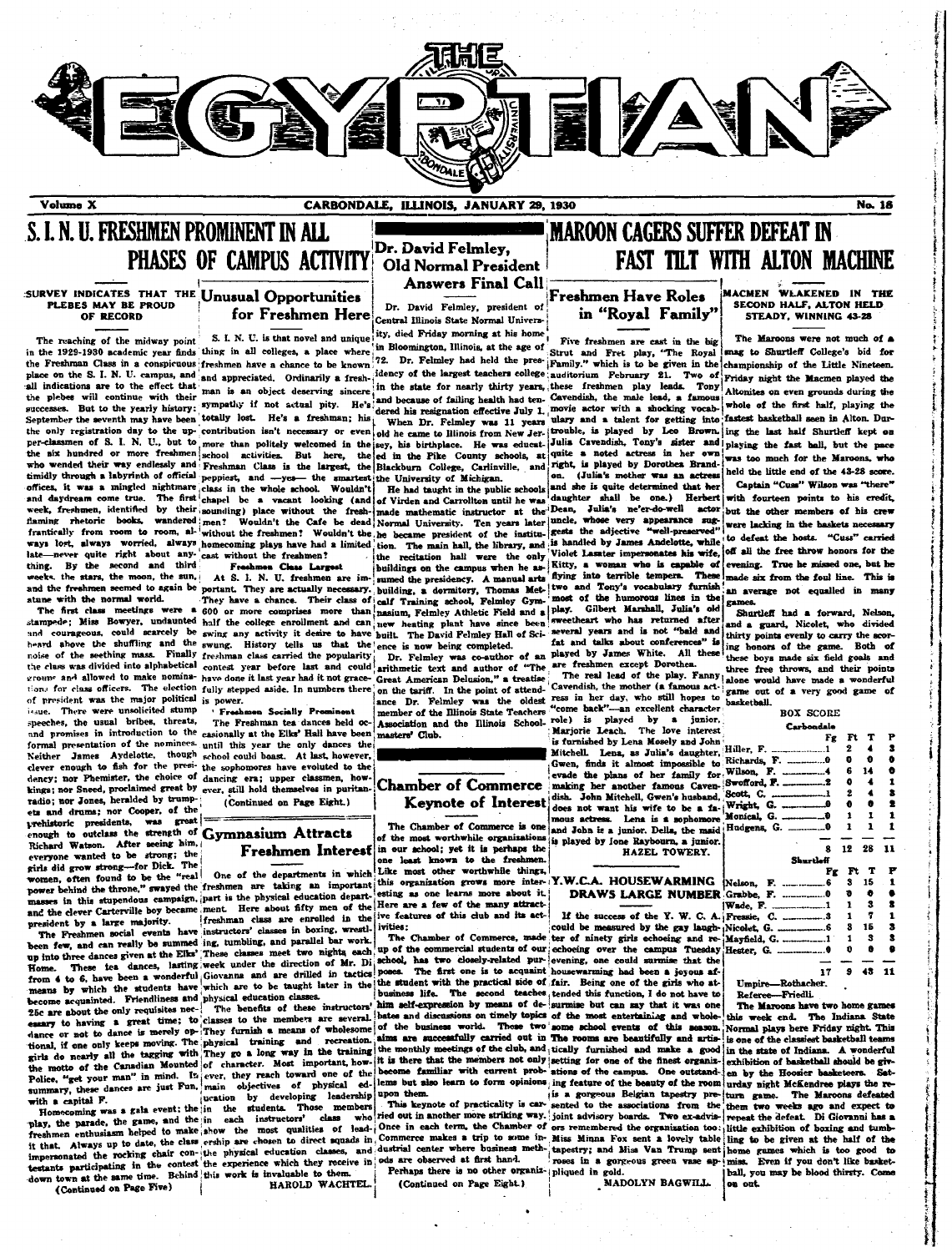

### THE HOMBURG ---a necessary hat for a progressive man

If you're going to the theatre. an important meeting, or on a business trip where you want to make a good impression,<br>the HOMBURG'S the hat to wear. It has a little more dignity than the snap brim-an air that suggests important places and people.

Its price suggests quality without extravagance

\$5.00 and \$8.00 WALKERS

J. V. Walker & Sons, Inc.

### FUR TRIMMED COATS IN ALL THE NEWEST STYLES AT LOW JANUARY SALE PRICES

Special regrouping and repricing brings savings on the finest coats of the year. Every popular fabric and fur trimming is represented

JOHNSON'S, Inc.

### THE EGYPTIAN

### **ANTHONY HALL**

The population of Anthony Hall is like a Grimes Golden apple. One<br>part of it is a lovely glowing yellow. Do you recognize the worthy upper- vears, fair complexion, gray eyes, uish the freshmen from the upperclassmen who have been exposed to dark hair, and heart-shaped countenthe sun of experience? Mavbe not: but when I mention the part that is green -- "Ah," you exclaim, "the freshmen!" And you are right. Even in such a well directed institution as Anthony Hall, the greenness of the freshmen will crop out. "What have freshmen will crop out with the specific and the freshmen done?" you wish illtell you if you promise not to be too inquisitive as to just which of the freshmen I'm talking about.

On the first night of the Fall term some one told Miss Crawford that ive. Incidentally, he was quite promshe thought the lights went off of jine. Inches a rturent in Vienna High<br>their own accord. On the first day sheet as a rturent in Vienna High certain freshmen thought the gong simply meant to GET READY for breakfast and had to undergo the embarrassment of hearing the click of from Marion High, has about him the their heels echo loudly in the general shocked silence of the dining room. Late to breakfast on the very first; the district oratorical contest one the cornflakes elephant dandruff.

weren't worth much, but remember years and president of his class three who it was that was taking a bath no appeal for me."<br>
at eleven o'clock last Saturday night. Archie Wright was born October hand scientific subjects which have<br>
it eleven o'clock last Saturday night. 301.0 at Simpson, Ill

heard of Pauline Randolph, our really positions of athletic editor of the might have long ago given up in de-<br>fine musician. Yes, the freshmen at Monitor and the Dial. He says he spair. Anthony Hall are really important spends his spare time doing nothing people.

### LILLIAN ALVIS.

### **Campus News**

five cents and a fountain pen. It has dark, hypnotic eyes gleam from their been suggested that the student body caverns, and his scowl turns the next take up a collection and give Mr. moment into a broad grin. Henry his thirty-five cents and one! This countenance George has al-

-really there are no expeditions go- from Murphysboro but seems to have ing to Canada or the North Pole just attended high school at West Franknow. Why did she get such an im-tort for a year or so. He won the pression you ask? Simply because high jump event in the district meet last week the students were so of 1927. He likes to lead the yells wrapped up one could see them smoth-; because he is a natural actor. He ering to death here in this warm reg-thinks the yelling should be organizion of only 19 below zero. We didn't know there really was a yell leaders.

Santa Claus until we saw Abe Martin out playing with his beautIFul new

**MEET THE BOYS** 

William Jackson of Vienna is a slender young man of seventeen about the campus, trying to distingance. Girls, you may find him at Smiths, on Cherry street. While he has four girls at present in divers other ports, he thinks those here are "wonderful, but hard to get acquainted with." He does not find any of but he whiles away many hours with Doyle, Van Dine, or Sax Rohmer. He is beginning to look like a detect-School, playing football and heavy parts in school plays.

Harold ("Happy") Wachtell, fresh air of a Stephen A. Douglas. He won Late to breakfast on the very first the district oratorical contest one a very bad reputation among most morning! Some of these freshmen year and still carries an oratorical of the newcomers to S. I. N. U. It is actually believed the traditions that mode of speech. He is accustomed to the most despised and ill-treated book the bran crumbles were sawdust and manage and rule, for he was a mem-that a freshman possesses. Its cove cornflakes elephant dandruff.<br>This sounds as if our freahmen ber of the school paper staff for four examed over and marked up<br>This sounds as if our freahmen second the second paper staff for four examed over and marked This sources of the apple is just as i) ears and president of his class three is called the "brain torture" and other than the green part of the apple is just as years. But he is versatile; he played is recent to the apple the green part of the apple  $\omega$  and  $\omega$  and  $\omega$  are the varsity team the part to find a person who really likes the Hall have just as much fun as senior year. For further references his old red book.<br>the older girls. With "lights out" at see Mrs. Ellis, beloved senior English 170 me, my r the other kins. Then it was that see Mrs. Ellis, beloved senior English in the proved in source of great comfort and<br>then o'clock I wonder who it was that is acceler of Marion High School. Quote in the proved a source of v until two in a feminine bull contained bond Marionite as preferring no consolation thus far in my college I wonder who it was that  $\lim_{n \to \infty}$  when  $\epsilon_n$  is also been also life. Intimacy breeds contempt, they

Immungnt: And who nines under the the wave served on emade a record for the solution on some called the solution, I be discussed the leads of someone else's consistency of play in football—every game for problem or mathem so guardess as eney were at first nor consumer the is a letter man on the the consolation which I have found to mischievous as they may lead you S. I. N. U. football team. His jour- which is how the I have found to believe but reading. What is that you say.<br>Shamrock! Freshmen. Meet Archie Wright.

George Porter, the freshman yellleader will bear investigation. This is a difficult feat, for that individual During the vacation Mr. Omer prides himself in being a mystery Henry was going out the north road an unknown quantity, a Mr. X. His with two men whom he thought to imposing countenance you have probhe his friends. Out in the country ship met more the once. The feature a little distance these two men robbed thereof is a grimance which Lon Mr. Henry of his belongings—thirty- Chaney could not duplicate. His

dollar and a half for his fountain pen. ways possessed, but his disposition One freshman is much happier; a has been influenced by two decades<br>great puzzle has been solved for her of experience in this world. He hails ed and practiced with four or more

George has thoroughly explored the recesses of adventure and mystery<br>in Poe and Burroughs. His mental

### A MARK OF DISTINCTION

Did you ever saunter leisurely classmen? Sometimes this is hard to do, for in our modern age a person looks quite as young at eighteen as he does at twenty-two-or should I say as old and sonhisticated? Never. theless there are several reliable ways of recognizing a freshman. In the first place, he is nearly always rushing from class to class; and in the second place, he is in most cases carrying an arm-load of books. If you see a large red covered manual among these books, you can feel sure that you have met a freshman. This book is the distinguishing mark of one of those poor, overworked lower classmen, who have not been able to escape taking rhetoric.

This rhetoric manual has acquired with most undesirable expressions. It

To me, my rhetoric manual has

Besides the spiritual value of my rhetoric manual. there is a practical value about it, which cannot be overlooked. The spacious covers of this detested book provide a wonderful substitute for the assignment note-book. which seems always to turn up missing. It is a fine place for taking notes on history. It is really remarkable pages. Then too, the rhetoric manual may serve as a carry-all for stray papers and the historical documents which we write in class.

Another advantage which must not be underestimated is this: the rhetoric manual is a store-house of knowledge. Within its covers is found the wisdom of ages. Scientific and historical facts are set down in an unusually clear manner. You can learn much about this world by a perusal of its pages. Why, if every freshman would study his manual as he should, the book might in time take the place of all the other text books which we now must carry about with us. It might become a text book of General Knowledge instead of a Rhetriral Manual.

Yes, others may revile it and persecute it and say all matter of evil against it; but I will always think of my dear, old, red book with great affection and reverenc

**LAURA STEARNS.** 

complex is not well appreciated. He claims that nobedy can leve him b cause of his appearance, but that he entertains a warm good will for everybody, no exceptions. Hurrah for George.

RICHARD WATSON.

 $---VISIT THE---$ ELITE BARBER SHOP

We Can Save You Money on Your TOILET GOODS and SHAVING NEEDS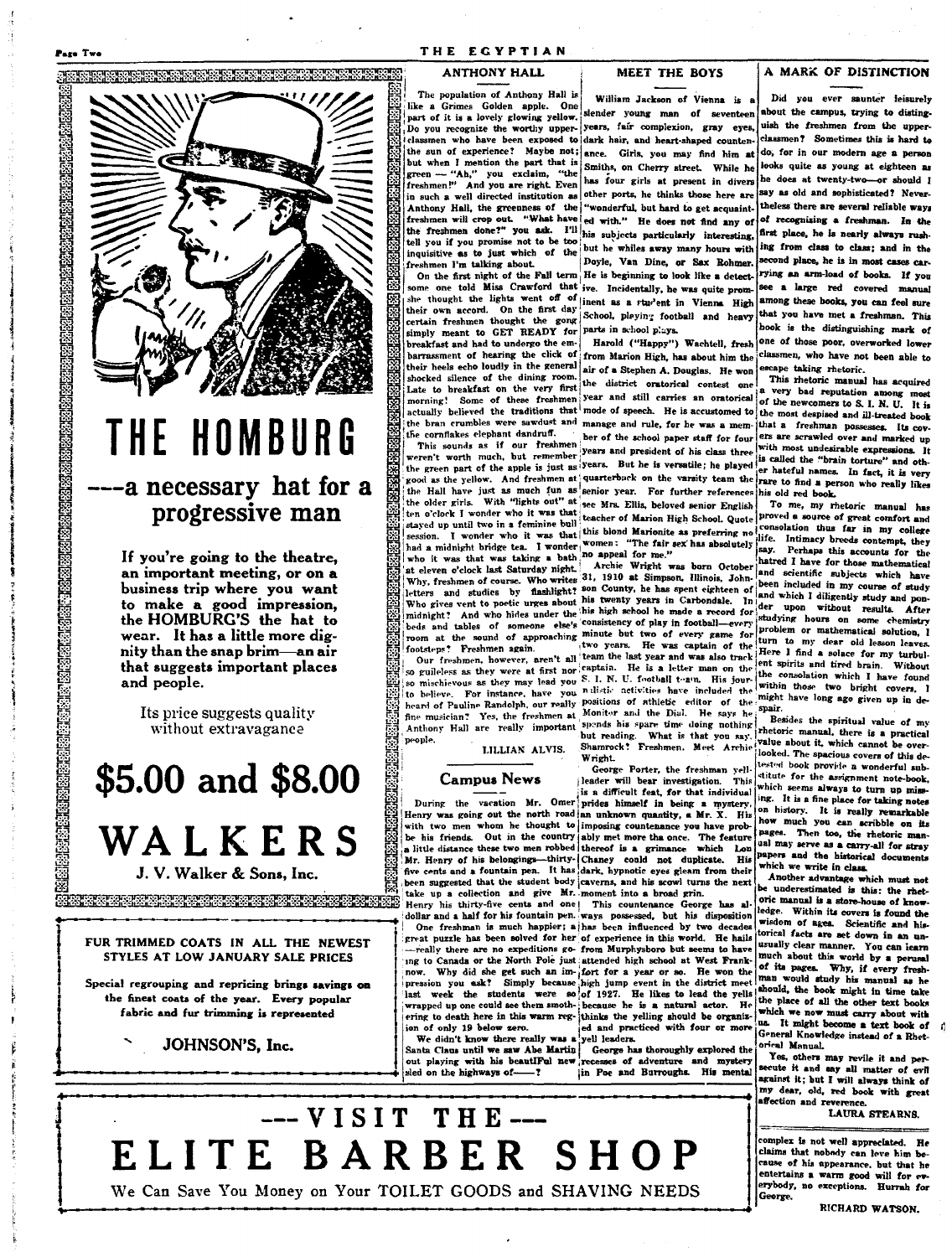### THE GREAT WATSON By Corey Dempsey

There are one hundred and two Watsons recorded in the Who's Who Building. for 1929, but there is no Richard Watson, and we wonder why. Surely this gross error of omission will be this gross error of omission will be looking as if he might be waiting for corrected, for the publishers have not a friend. He reached the door. Indone justice to our Freshman Presi-stantly, he became cautious. He lookdent

Contrary to the belief that freshmen are universally irresponsible in door as u ne were arrow to mean their judgment, the freshmen of S. I. Noiselessly, he opened the door and N. U. have elected as president the went in. Once inside, a slight nergreat Watson of Carterville. As the vousness seemed to affect him. What new year was introduced by a he contemplated doing must be bloodnew year was introduced by a ne contemplated doing must be blood-<br>cherub sans clothes, so was our carding. Without a sound he reach-<br>Richard introduced to the fresh-<br>around. Everything was unearthly<br>men; only he wore a bat suit under a white sheet for a curtain. janitor's familiar countenance was to This astonishing appearance was only be seen. A happy look came into the which he presented by way of bally- fearful glance down the corridor and hoo before the election. His physical with a sinking heart, stepped forward, prowess demonstrated, the election in a catlike manner, he passed was only a matter of counting the through the hall to the door. freshmen class.

man of his class, he won the type- into the free air. writing contest and was first in shorthand in the high school conference extemporaneous speaker he won the the third period. conference four times and debated on his school team for four years, one of which was a championship year for Carterville. Combining dramatic ability with that of disputation, he was seen in several dramatic plays in high school. What a man!

Watson has a wonderful record as an athlete-pick any sport-football basketball or track-and you will find in his record that he was captain and star performer on the team.

Usually athletics and music do not mix. The question was raised, "Is he a musician?" and the answer was "Yez." He played an important part in the operettas of the school and it recorded as having played in the or chestra for three years (a flute.)

Athlete, scholar, and musician, it would be a leader; and this assumption is true. He was president of the sophomores and of his graduating class; president of the Hi-Y and of the Older Boys' Conference; he headed the staff of the high school annual and was a member of the personnel of the school paper. Now he leads the Freshman Class of S. I. N. U., And, Girls, he is only SEVENTEEN. The romantic side of young Wat-

son's life has been sadly neglected He has hardly had time for the girls True he has been seen at the sorority house twice (lucky girl!), but h seems to be just a bit bashful. Col-EXTRA ATTRACTIONS umns on columns have been writter on the eligibility of the Prince of Wales, but why read of Wales when there is a perfectly eligible and desirvictim in our midst? Tail. able strong, handsome-why, girls, if I wore skirts, he could play his flute under my window any night in the freshman class in activities as a week. Many good men have fallen whole. a prey to the lures of the co-eds in

 $\epsilon$ 

In my diary dated November 26. I Freshman President." That is a record to keep and show when Richard ski, both of whom are freshmen, will tumbling by the following, all of Watson shall have conquered new fields.

The men on the faculty have organized groups of handball teams. Different groups meet every day, so that all teams play twice a week.

### THE LAWBREAKER Time-Latter part of the third

eriod. Place-rirst floor of the Main

Character-Student of **8. 1 N. 11** With slow, casual steps, a young man approached the Main Building ed around, but no teacher's eve seemed to be upon him. He tried the door as if he were afraid it might part of a physical demonstration young man's face. He gave one last graced the fair wrist of Cleopatra. "Ahs" of the female members of the for the fact that a new wrinkle had ba. eshmen class. [appeared in his face, he seemed none Perfumes! All the perfumes of Our president has behind him an the worse for his thrilling experience. Araby. Entrancing odors steal forth amazing high school record. Honor He opened the door and stepped out creating pictures of a lonely caravan

the janitor and slipped through the with

JUANITA FARMER.

### **Inquiring Reporter**

Question: .. Who do you think is the most outstanding member of the Freshman Class? Dan Foley

"Jane Federer, because she is the most feminine of the feminine." Mary Neal Barfield-

"The most outstanding person is the one girls notice in a crowd because he is T. D. and H. and possesse sex appeal.-Harold Clutts!' James Aydelott-

"Leo Brown is a boy who takes part in all campus activities. He is<br>representative and outstanding." Harold Clutts-

"If you have ever attended a meeting of the Freshman Class, it's easy to see who the most outstanding mem ber is, but if you haven't-it's Miss Bowyer."

Frances Matthews-

"I can't decide definitely between<br>Sarah Dickey and Winnie Hewitt, the two originators of campus snappy sayings." All the Anthony Hall girls-

"His name is legion-Three Speed"<br>the greatest shielt of them all."<br>HELEN DOWNEN.

exemplifies the participation of the The Eureka Pegasus, Eureka, Ill.

Mr. Di Giovanna of the physical a prey to the lures of the co-eds in Mr. Di unvealing the planned base numes in the move their attractions forever. Girls, this demonstrations for Friday, January with so much pleasure that Mr. Wartin's their attractions f my diary dated November 26. I halves of the game Friday night there their classes already.<br>an entry-the lunch with will be two-minute rounds of boxing. Harold Wachtel and George Polbin-

Saturday will be a demonstration of Nolan.

TO PROSPECTIVE S. I. N. U. FRESHMEN

The Fall term here opens September 8, 1930. Monday, September 8. is given entirely to registration. Old students who know the courses and the way about the campus can easily register on that day.

Freshmen are urged to register September 4, 5, and 6, so that there will be plenty of time to inquire about courses. Since some courses are limited in number, the early registrants have the wider choice. High School credits must be sent in to the Registrar two weeks before the opening of school.

### **SPLENDOR**

Jewels! All the glory of the Orient. Diamonds, pearls, and rubies make up this glittering array. Here is a ruby bracelet that might have To which of Solomon's wives did this magnificent necklace belong? This beautiful strand of pearls comes from Save the jewel chest of the Queen of She-

Perfumes! All the perfumes of crossing the silvery desert in the Once more had a student eluded moonlight. Persian .<br>ght. Persian gardens filled<br>exquisite blossoms. These **filled** contest in commercial work. As an Main Building at the latter part of strange and lovely odors were pre pared by some genie at the farthest end of the earth.<br>Handkerchiefs! Straight from the

looms of a Moorish princess. Lares lovely enough to have graced some have formed the mantilla of a dusky eyed beauty in old Madrid.

Vases from China! Dreamy Chinese gardens filled with slant-eyed gods appear.

Above this treasure house of won ders hangs the legend, "Nothing Over Ten Cents."

MILDRED FREY.

### TO THE UPPERCLASSMEN

lthough the Freshman Class is new And supposed to be so green We want that upper bunch to know

We're the smartest class you've seen.

We started out with real hard work And had our class election; We picked the best right from the start:

We don't need your protection.

We've joined every club you have; We feel as big as you;

Just read this paper and you'll see What a Freshman Class can do. -Anonymous '33.

"Words" is the subject of a talk given to the Eureka students by Professor Lynn of Northern Illinois State AT VARSITY GAMES Teachers' College, DeKalb. The wrong enunciation and pronouncia At the coming varsity basketball tion of words was pointed out. The games there will be exhibitions of three qualities of a word are meanigninos uses with an interest of the ling, association, and beauty, according, were ling, association, and beauty, according.

> Members of the faculty who will have homes in the new Chemistry

demonstrate the art. The prelimin whom are freshmen: Ray Heitman, ary boat will be two rounds of fisti- Earl Hanson, Leslie Miller, John Mon-<br>euffing in the "no-weight" class; the roc, Dale Wilson, and Clarence Pope. fighters are Verda Cox and Jackie Assisting them will be "The Midget Troup" composed of Scotty Gill, Ton The inter-halves entertainment for Easterly, Verda Cox, and Charles

### A SPECIAL SALE

OF

### **Women's Silk Hosiery**

Now in progress includes many of the

### **POPULAR DOUBLE POINT HEEL STYLES**

IN A VARIETY OF COLORS AND STYLES

Priced regularly at \$1.95 the pair, we are selling them during this sale

ONLY at per pair \$1.50

At this price we also show a great array of hose in both regular, French and fancy heels, including

### **GOTHAM GOLD STRIPED HOSE**

all full fashioned and pure thread silk in chiffon and semi-service weights per pair \$1.50

### AT \$1.00 PER PAIR

Full Fashioned Stockings with French heels in a dozen good shades per pair \$1.00

### THE HERRIN SUPPLY CO.

THE BEST PLACE TO SHOP AFTER ALL

UNIVERSITY SHOE SHOP

Our Shoe Repairing will both Please and

**SAVE YOU MONEY** 

**NEXT TO COLLEGE BOOK STORE** 

### **DILL'S-LEARBURG**

**AUTHENTICALLY STYLED COLLEGIATE SUITS** 

### Spring Styles Showing

I. W. DILL CO.

### **THE FAMOUS**

Showing the Latest Colors and Styles

**Spring Dresses and Millinery** 

**AT POPULAR PRICES**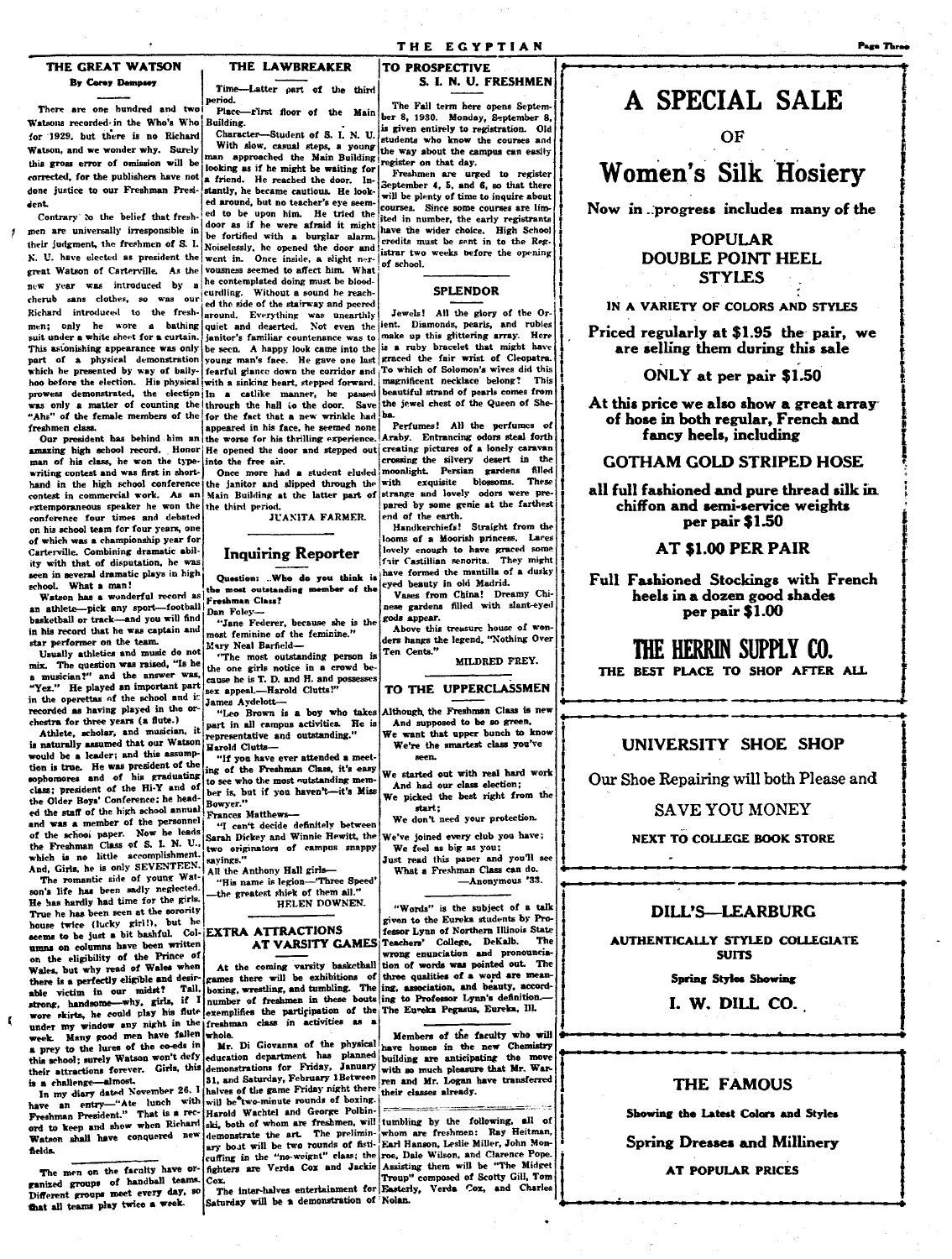$\sim$ 

EGYF  $\supset \mathcal{A}$   $\mathcal{A}$ Ilinois College P Entered as second class matter in the Carbondale Post Office under the The Great Horn Spoon

Act of March 3, 1879.

| KENDALL FUGATE         |                      | Editor-in-chief              |
|------------------------|----------------------|------------------------------|
| ELMA TRIEB             |                      | <b>Business Manager</b>      |
|                        | THE STAFF            |                              |
| <b>HAZEL TOWERY</b>    |                      | . Associate Editor           |
| <b>MADOLYN BAGWILL</b> |                      | . Associate Editor           |
| FRANCES MATTHEWS       |                      | Associate Editor             |
| JANE RICHARDSON        |                      | Associate Editor             |
| LILLIAN ALVIS          |                      | . Assistant Business Manager |
| HAROLD WACHTEL         | $\ddot{\phantom{0}}$ | Contributing Editor          |
| HELEN DOWNEN           | ٠                    | <b>Contributing Editor</b>   |
| <b>CASEY DEMPSEY</b>   |                      | Sports Editor                |
| RICHARD WATSON         |                      | <b>Features</b>              |
| <b>MARC GREEN</b>      |                      | <b>Features</b>              |
| HENRY UTTER            | $\Delta$             | <b>Features</b>              |
| EMMA L. BROWN          |                      | <b>Typist</b>                |
| <b>MISS CRAWFORD</b>   |                      | <b>News Critic</b>           |
| <b>MISS BARBOUR</b>    |                      | <b>Feature Critic</b>        |
| MISS POWER             |                      | <b>Editorial Critic</b>      |
| DR. BEYER              | $\ddot{\phantom{0}}$ | Advisor                      |
| DR. ABBOTT             |                      | Financial                    |
|                        | <b>REPORTERS</b>     |                              |
| <b>Ruby Brantley</b>   | Wm. Jackson          | Laura Stearns                |

#### **EDITORIAL ON FRIENDSHIP**

### (With apologies to F. Bacon)

It would have been a task for him that said it to have put ality he forms new visions. more truth and blarney together, in few words, then in that The story is told in such vivid lang-<br>speech: "Whosoever wanders alone on the campus is either uage that it strikes a responsive chord speech: "Whosoever wanders alone on the campus is either uage that it strikes a responsive chord a wild beast or a god. For it is most true that a secret in every heart. One stands as the aversion towards friends savors of of the character of the Divine Nature; except it proceed, not the exquisite beauty of Kandy. One out of a pleasure in solitude, but out of a noble desire to study. stands as he did, paralyzed by the The principal fruit of friendship is the ease and discharge of glowing eyes of a man-eating tiger, the fullness and swellings of the heart, which the bestowing and with him one endures and yet<br>of an E by a favorite instructor induceth. A friend cutteth our glories in the suffocating heat of the or an average in halves and redoubleth our joy by recalling for us the Arabian sun. The characters are<br>A which we made at the beginning of the term. Friendship queer, and yet their very queerness<br>openeth the understanding. sympathetic listener and receive illumination before appearing in class. Faithful counsel is given by friends. Counsel is of have the strange contradictions that<br>two sorts: the one concerning manners, the other concerning are found in all people. Can you not business. For the first, the best prescription is the admonition of a friend. As for business: one needs all a friend (s ingenuity to compose a letter to dad when financial en:barrassment is imminent. If we have found true friends here on the campus, we may feel that our freshman themes will always be written and our mathematical problems solved.

RUBY PERRIE BRANTLEY.  $\mathbf{x} \cdot \mathbf{x}$ 

 $\pi(\tau) \in \mathfrak{g}_{\tau}$  as

#### **IN CHAPEL**

Austere dignity, heads up, respectful attention to the sometimes tiresome announcements, serious reading of the scripture and prayers, devout chanting of the hymns, faces rapt as the orchestra plays some tuneful melody, books idle for<br>a time, and considerable thought for the neighbors—this is the senior section of the assembly.

Noise, gossip, restlessness, note-writing, nudging, gum<br>chewing, last ninute preparation of too-long neglected<br>lessons, boys who dramatize the scripture reading, girls<br>who cannot resist the lure of the powder-puff and comb those who laugh on the slightest provocation-this is the fresh-

man section of the assembly.<br>The difference between these two divisions of the chapel is startling, but not to be wondered at. The seniors have had their day. Once, not so many years ago, they were just as restless and unruly in chapel as we are. Four years in college has calmed them down. The seniors have grown up; the fresh-<br>men are just growing up. While we are freshmen we shall act<br>as freshmen; speak as freshmen; think as freshmen; but when we are seniors grown, we shall put away these childish things. LAURA STEARNS.

There is a criticism to be made of this school which is serstate is a character of the state of the state of the state of the presence in the presence in the state of the state of the presence in the state of the presence which is making its odious presence. It must be presence, i nized at once and dealt with, before it is too late. Here it is (for the benefit of those who wish to give this selection as a dramatic reading, this next, since it is the climax, should be rendered in a deathly whisper.) It is absolutely impossible to make A's here without studying; and, as a result, pupils are letting studies interfere with their education. Shocked and FORMER S. I. N. U. BOY KILLED her if is a gasps will ensue here, after which amid an awed and<br>impressive silence the reader will descend from the stage leaving the audience to ponder and brood over the pearl of wisdom offered for their consideration, as it is offered now for your consideration, if, indeed, you are not occupied in reading the next page. GENEVIEVE DAVIS.

# **BOOK REVIEW**

By EUGENE WRIGHT **By LILLIAN ALVIS** 

If you like to sail the seas of romance, scale the mountains of adventure, or explore the chasms of danger, read "The Great Horn Spoon." It is a tale of a man's escape from a city which was stifling him. With a heart full of beautiful illusions about the Far East he takes a job on a cargo steamer bound for the Indies. First he became acquainted with the sea-all its horrors and all its compelling charms. Deserting the ship at Ceylon, he roams through India which he sees in Rangoon as a nightmare, in Singapore as a rich weird dream. He wanders on through the deserts of Arabia to Lar, city of dust and old splendors, and the jungles of<br>Borneo to the village of the Poonyaboongs, village of snake-eaters and blood-drinkers. His illusions become disillusionment, sometimes with a be wildering rapidity; but out of the re-

> virtues are essentially human. They SEE the prince of vagabonds who had convinced himself that he was an aristocrat of the highest rank?

> The book holds an attraction for all types of readers. Who among us I wonder, has not an inborn urge to travel? Who has not sensed odors of exotic perfumes and seen myriads of glittering gems at the mere tion of Java, Calcutta, or Port Said?<br>This man has dared to do what we have done only in our wildest image inings. He has cut loose from all moorings and followed his dreams, not perhaps to realization but to something just as satisfying-a real cquaintance with foreign lands.

### AG CLUB PRESENTS **ENJOYABLE PROGRAM**

The following program given by the Ag Club last Wednesday evening began with a cornet duet, Sunset, the Hills and You, by Mr. R. Haun, and Mr. K. McKelvey, followed by a reading by Miss Ivah Uhles. If you want to know "a few things the farmer should know" just ask Mr. Albert Wiman about his talk on that sub-<br>ject. "That Old Sweetheart of Mine" accompanied by the piano, was excellent, as given by Miss Rachel Boyd. "Soils of the United States" by Prof. F. W. Cox was very interesting. "My Earnest Recollections" by Miss Mary Edwards revealed her sudden rememberances. Then last was music by<br>Mr. Frank Dunlap with his guitar, and Mr. Clarence Pape, with the accordion.

James McIlrath, a former S. I. N. U. student, was fatally injured in an automobile accident Sunday night near Du Quoin. Other occupants of the car received minor injuries but a boy, notice the fascinating move-<br>details of the wreck are lacking. ments of her hands or her feet and details of the wreck are lacking.



#### THE SPHINX KNOWS:

What freshman boy said that two of the main industries of the "gay nineties" were blacksmith-

ing and forgery.<br>Who was in the bathtub at<br>Anthony Hall when the lights<br>went out Saturday night.

What freshman boy said that if he wrote to a former school teacher and asked her for a recmmendation he'd enclose  $\mathbf{r}$ stamped envelope and a box of candy.

Of what freshman girl it is said, "She may not know 'is' is a viet may not know 'is' is a<br>verb, but she certainly knows a<br>a boy's a man."

What little freshman girl who usually goes home week ends broke a date with a freshman boy who also usually goes home week<br>ends because she had to go to the library Friday night and study.

#### **AND WONDERS:**

What sort of an article Madolyn Bagwill wrote that rated a letter from the Queen of Roumania and an interview with her.

Why Lawrence Benedict thinks that students at Illinois "may wear<br>a necktie, but nothing else." If many of the freshmen know

that President Shryock really approves of our Freshman dances.

Why Mr. Felts doesn't dismise his first-hour Method Arithmetic class when the bell rings, so that lovers won't have to stand outside the door waiting for their lovere'es.

#### Sapient Advice to Silent Sufferers Dear Sphinx:

mind. I have a strong heart, too, Frank Dunlap, William Randall, and but I'm worried about it. Fellows who should know what they're talking about have been telling me my Hayes Club. They have given us eart has something seriously wrong with it. They say that, instead of beating along at a perfectly regular pace all the time, it should stand still, if it were not for the presence of the skip a beat, or race madly sometimes. Once it did do all three at the same liams, Selma Snow, Alonzo Crim, Retime, but it was because I thought ta Long, Frank Stratton, Mable Clem-I had left my theme at home, and  $I$  ons.

I had lett my theme at using, and a jona.<br>was due for a conference. When I Of course, Dean Wiseleder can beat<br>told the fellows that they said that a drum so that we can hear it, and confirmed their fears-that now they Peck Bailey can sing fairly well. knew I was terribly bad off. It seems There is only one thing wrong with that my heart should behave like a these otherwise fine fellows-Ford car always and only at the sight aren't freshmen of some one girl. Now, I've no particular objections to such a thing's happening to me. In fact, I'm told strated a very tingly, miserably pleasant think with tenacity "I wish I were<br>sensation. Really, I'm quite anxious be, I wish I were he." (6) If it is expectation. Nearly, a un quote the state of the summate my heart normal. But nobody shine, notice how her hair takes the nearly make my heart normal. But nobody shine, notice how her hair takes the seems to be able to te you please help me?

Wholeheartedly, DICK WATSON.

#### Dear Strongheart:

once or dire things may befall you.<br>(1) The first thing to do is to pick some girl whose eyes or galoshes out you like. (Try to pick one whom you give you the proper urge to speak to see every day so as to keep interest ther nonchalantly, just to show her from flagging. (2) Then locate this she's nothing in your young life. But girl's seat in chapel. (3) Gaze long<br>and earnestly at her every chapel period. (4) When you meet her in the hall, don't speak to her: just smile and notice what color her eyes are. (5) The next time you see her with

### **MUSIC ORGANIZ-ATIONS REFLECT FRESHMEN WORK**

S. I. N. U. has some splendid mus ical organizations. The reason is simple-there are so many freshman playing instruments and singing songs around here You must all admit that our orchestra is one of the best you ever heard. Did you know that twenty-two of the fifty-four orchestra. members are freshmen? These illustrious personages are Alliene Aldland, Robert Smith, Lucille Savage, Kathleen Belamy, Kendall Fugate, Ella Mae Halligan, Emma Lonies Brown, George Paul Champion, Laura Jacobs, William Davis, Geraldine Carl Gower, Keith McKelvey, Edith Davis, Clay Musgrave, Edna Goley, Lowell Bailey, Leo Brown. Call up the thought of your eight-grade arithmetic long enough to notice that our fine orchestra would be slightly better than half as good as it is if there were no freshmen in it.

Then the band-that gang that peps us all up for our games and makes us envious of them by marching past in those thrilling uniforms. The freshmen in the band-Adolph Skortz, Ernest Neber, Laura Jacobs, Keith McKelvy, William Petersen, Scott, Richard Cooper, Harry Cutler, Fred Vlacke, Rex Howe, and Everett Barrett, Clay Muserave-succeed in making it the best band in this end of the country.

No only do freshmen toot horns and play fiddles; they can sing! And you don't have to take my word for it. You have evidence of the fact in the programs of the McDowell Club. The freshmen are represented in this organization by John Marteeny, Florence Newman, Norvell Jean, Marc Green, William Petersen, Ilene Harris, Genevieve Davis, Nina Waller, I have a strong back and a strong Margaret Fry, Mary Margaret Allen, Lesley Miller.

We are all proud of our Roland some of the finest music we have enjoyed this winter. But this groupwould also have to go out of busine freshmen in their midst: Fred Wil-

they.

**JANE RICHARDSON.** 

By all means find out where she lives: and manage to pass the house several times a day, concentrating the whileon whether or not she is at home. Four similated a unique case, and  $(8)$  Pancy that by some unheard of Yours is indeed a unique case, and  $(8)$  Pancy that by some unheard of the which must be looked after at iitle bird's tattling she has come to believe that you like her immensely -fancy that she is not entirely averse to the situation. That feeling will when you stammer and get red in the face, well-your tingly, miserably pleasant sensation will have come; and with it will have come wisdom as to how to proceed to something more satisfying than glances. Concernedly

THE SPHINX.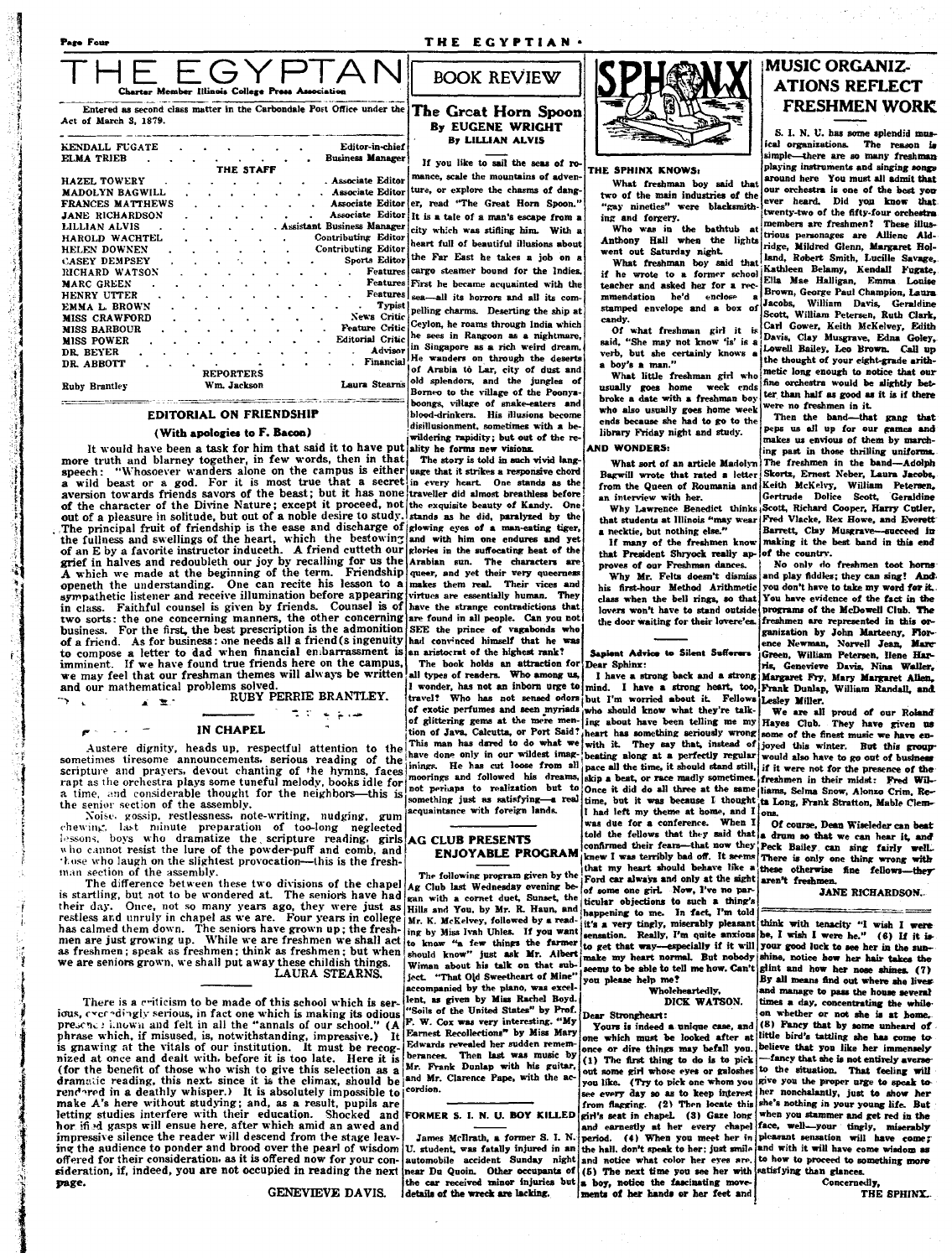the weary (?) rockers walked the grades below B were listed. sympathetic class-mates, supplied with all-day suckers, gallantly trying to rally their Spartan representatives on the float.

The plebes have not only worked together as a body with real success, but the freshmen as individuals have done much to keep up high standards. Since coming to school, freshmen have entered all the extra curriculum actjvities. In dramatic, both in the Strut and Fret, and in the Zetetic and Socratic societies, as well as in the homecoming play these newcomers have had responsible parts. There are several represented even in the very important spring play, "The Royal Fam-<br>ily." In athletics-football, baskethall, wrestling, and track, some of the best work has been accomplished by them. The girls, especially, made<br>good in hockey and basketball.

In the higher intellectual pursuits the Forum, The Commercial and Science clubs, as well as on The Egyptian, these students are promin-Neither have the frosh neglectent. ed their religious opportunities, but have been well represented in both the Y. W. C. A. and the Y. M. C. A. A few of them are to be found in the fraternity and sorority, and in the social limelight. A freshman girl, Jane Federer, was a representative of the Queen of Carbondale in the Hallowe'en float. There is nothing of<br>importance in which we have failed to gain a foothold.

As a whole, the scholastic standing is of the highest here. Ambition and real ability is encouraged in every way by the class, even by its giving

anyone who has some unknown art dividuality, the general success in the chance to take part in the regular school life may be traced down, to the channel chapel programs given ev-jnot only their own merit, but also to freshmen chapel programs given ev-jnot only their own merit, but also to ery month. We are the only class the faithfulness of the very capable who offer this opportunity.

fine accomplishment of the Freshmen ging in their interest alway class as a whole, and the freshmen in-

 $\mathbf{I}$ 

The following list contains the names of those freshmen with A-B averages. Only those who had no

 $4A<sup>2</sup>$ 

**A-B AVERAGES** 

THE EGYPTIAN

Ġ

Leo Brown. Mildred Frey. Kathryn Gulley. Violet Jane Lassater.

 $3$  A's and  $1$  B Lillian Alvis. Evelyn Bonham Ruby Brantley. Emma Louise Brown. Jessie Facle. Dorothy Clark. Wm. Davis. Hamld Wachtel Richard Watson. 2 A's and 2 B's Jane Federer.

Pauline Fietsam. Earl Hanson. Eugene Stiritz. lif Wells

1 A and 3 B's Kathleen Bellamy. Gaines Boyles. Aubrey Chestnut. Fannie Crain. Easter Davis. Shuring Fierke. Mary Helm. Arthur Lambert. Kathleen Mitchell. Kendall Fugate. Marguerite Robinson. Martin Shaeffer. Pauline Sorgen. Alberta Sparr. **Ruth Taggart** Marjorie Wham.

the offer this opportunity. (class advisor, Miss Bowyer, and the The wonderful school spirit; the class officers who have been unflag-MADOLYN BAGWILL



formerly

\$7.00, \$8.00, \$9.00, \$10.00

reduced to

\$5.00 AND \$6.85

**PATTERSON'S Corner Illinois and Monroe** 



## **Style Shoes**

Beautiful, stylish shoes of the type you have never been offered at such an exceedingly low price! Our January Sale offers them to you at a great saving. Hundreds of new styles and delightful models. You will find it worth while to buy several pairs. Plan to visit us early.

\$1.95



Page Figur



The Store of Personal Service